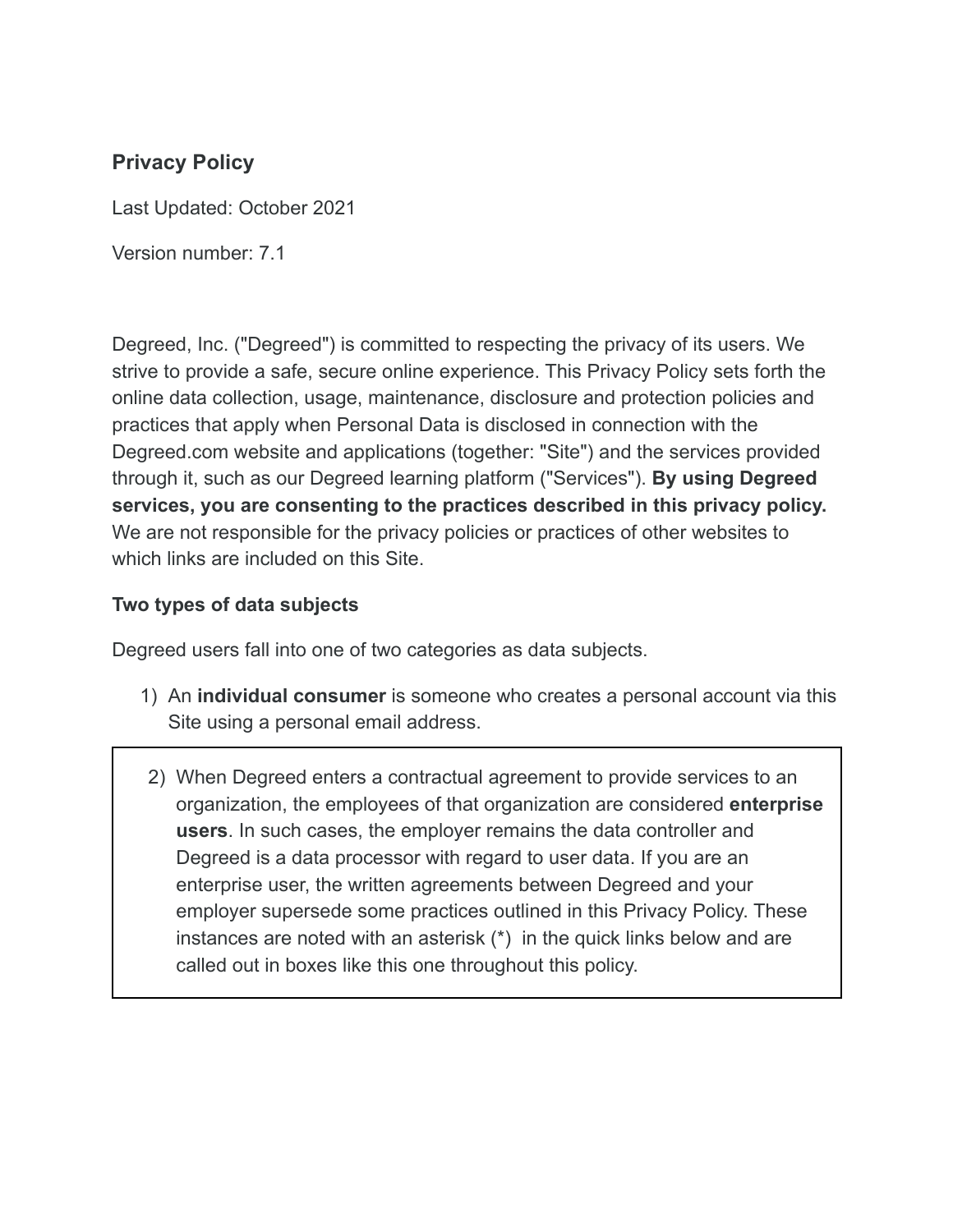### **Quick links**

Data [collected](#page-1-0) by Degreed\*

How Degreed uses your data\*

[Non-personally](#page-4-0) identifiable information\*

Sharing information with third parties & [international](#page-5-0) transfer\*

Rights of access, [deletion](#page-6-0) and other rights\*

How long we [retain](#page-7-0) your data

Transition from [enterprise](#page-8-0) user to individual consumer\*

[Children](#page-8-1) under 13 years of age

Degreed's use of cookies and similar [technologies](#page-8-2)

[Information](#page-9-0) protection and security

**[Privacy](#page-9-1) Shield** 

Consent and [revisions](#page-11-0) to this Privacy Policy

[Contact](#page-11-1) us

<span id="page-1-0"></span>(\* indicates an important note for enterprise users)

### **Data collected by Degreed**

We collect and process Personal Data about you when you interact with us and our Services. Such information may include:

● Your name, email address, username and password;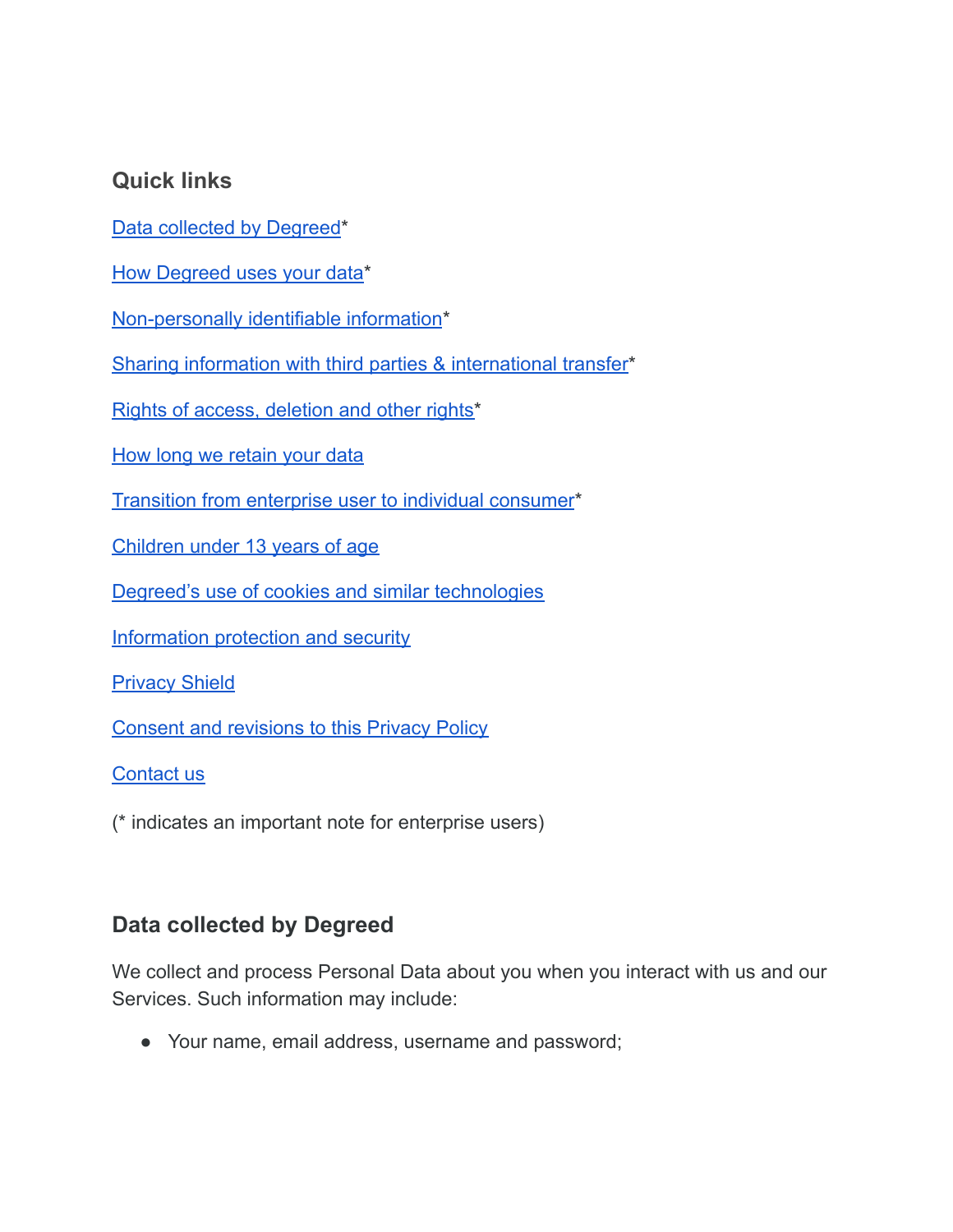- Your academic history and other information you entered into your User profile ("Degreed Profile"), and how you use our Services;
- Your marketing preferences, including any consent you have given us; and
- Information related to the browser or device you use to access our Site, as also further detailed in our [Cookie](https://degreed.com/cookies) Notice;

#### \*Important note for enterprise users\*

We also capture data related to the content you view, comments you make, users you follow, users who follow you, search terms you enter, skills you follow, your personal skill ratings, manager ratings, skill reviews, and skill certification ratings.

Within Degreed you can mark your profile, groups and pathways as private which will prevent fellow users from seeing this information or your activity within the site. Marking your profile as private will not prevent the data described above from being collected and shared with your employer. Any questions about which data elements your employer has requested from Degreed may be directed to your company administrator.

Most Personal Data you provide to us is voluntary, unless indicated otherwise. Examples of areas on the Site where we collect data are pages where you can open a Degreed account and create a Degreed Profile. Only you can modify your own personal Degreed Profile once it has been created. You may remove your Degreed Profile from our database at any time.

#### \*Important note for enterprise users\*

If you are an enterprise user, your name, email, bio, and location can all be changed by your employer if they configure the system to do so. Also -- as an enterprise user, you cannot delete your individual account but you may request that your employer do so. Since your employer is considered the data controller with regard to your Degreed account, any questions regarding account deletion or alteration should be sent to your employer.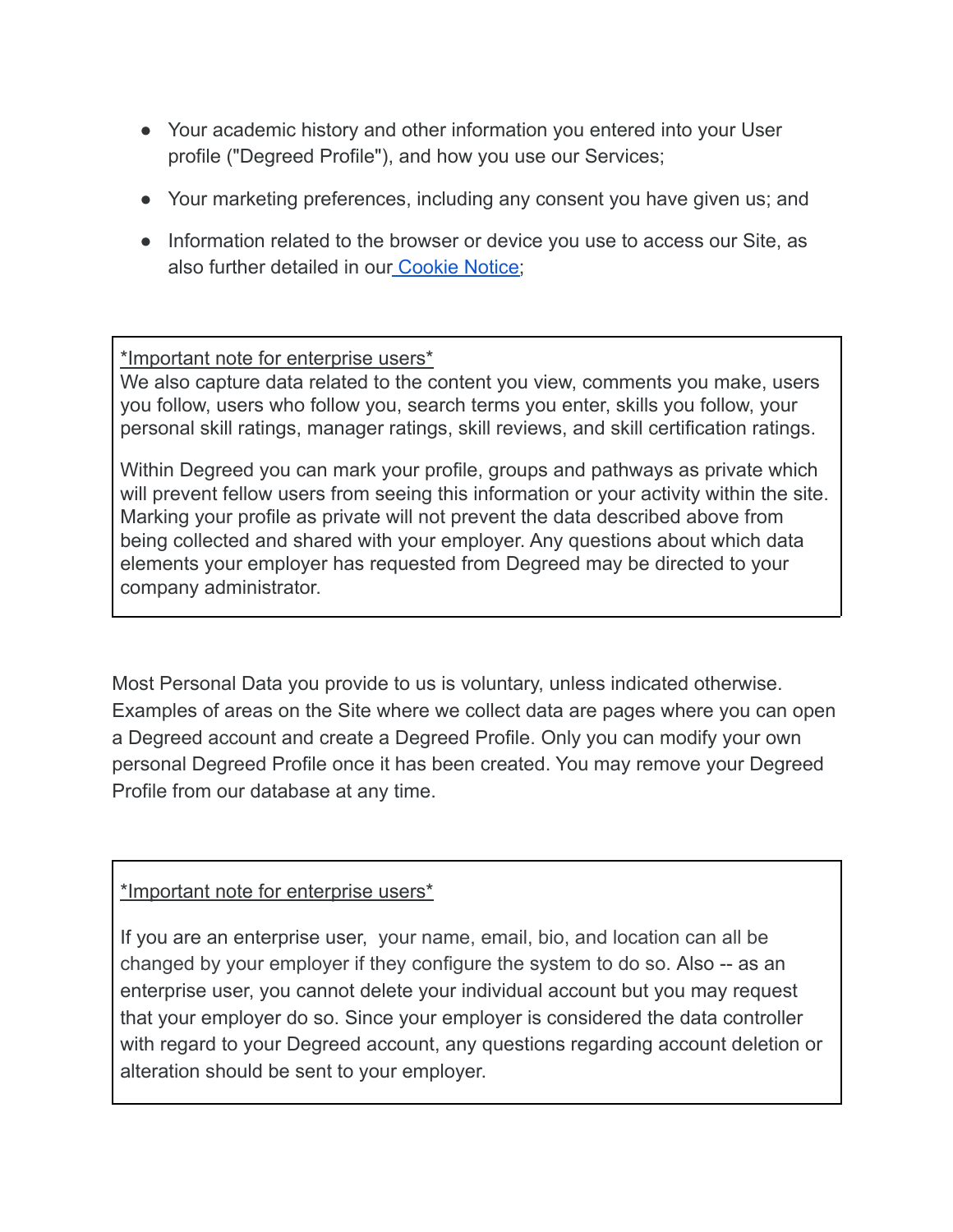To the extent you wish to retain an independent record of such your Degreed Profile, you must include a personal email address at the time of creating your Degreed Profile.

We may combine the information we collect with publicly available information and information we receive from our parent, affiliate, or subsidiary companies, business partners, and other third parties. We may use this combined information to enhance and personalize your experience with us, to communicate with you about products, services, and events that may be of interest to you, for promotional purposes, and for other purposes described in this Privacy Policy.

We may enable you to log into the Services using a social media account, and if you do so you may be asked to grant us access to certain information from your social media profile, such as your public profile, birthday, current city, and email address. Social media networks operate independently from Degreed, and we are not responsible for social media networks' interfaces or privacy or security practices. Please refer to the privacy settings of the applicable social media platform or application to determine how you may manage the interactivity between us and your social media accounts.

### **How Degreed uses your data**

We process your Personal Data for the following purposes:

- As required to provide you with our Services. This may include verifying your identity, communicating with you and providing customer services and support;
- As required by us to enable our business and pursue our legitimate interests, in particular:
	- we monitor the use of our Site and Services, and may use your information to help us monitor, improve and protect our products, content, services and websites, both online and offline;
	- we may use information you provide and information from external sources to personalize our Site and Services for you; For example making content recommendations, making inferences about skills you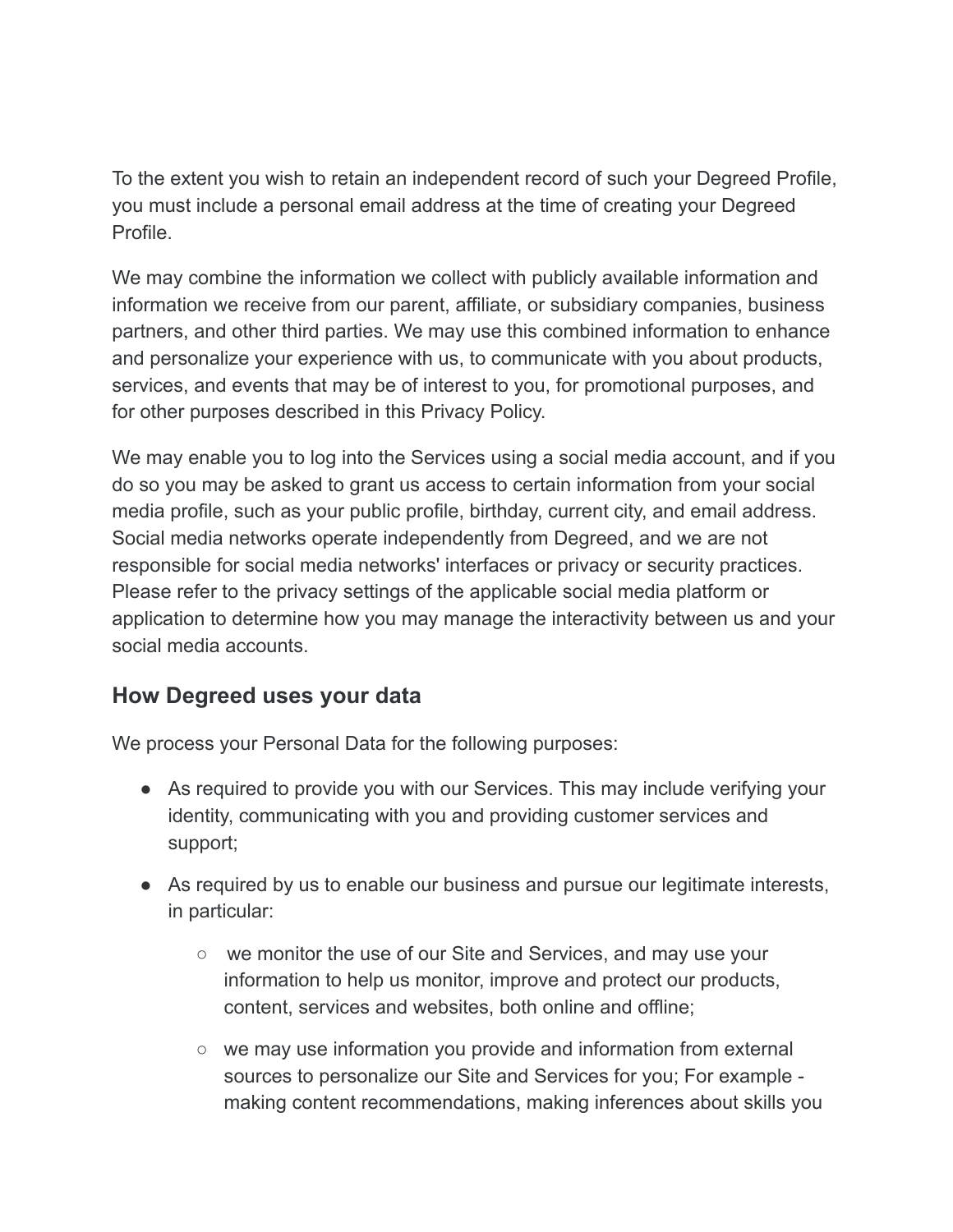may have acquired, and/or matching your profile with career opportunities.

- we may monitor our Services to prevent, investigate and/or report fraud, misrepresentation, security incidents or crime, in accordance with applicable laws;
- we may use information you provide to investigate any complaints received from you or from others;
- we may use your information to invite you to take part in market research; and
- As required for compliance with applicable laws and protection of Degreed's legitimate business interests and legal rights, including, but not limited to, use in connection with legal claims, compliance, regulatory, investigative purposes (including disclosure of such information in connection with legal process or litigation).

In addition, and where needed with your consent, we may send you messages in relation to our products and services, for example to send notifications about new features. You can opt-out of such messages by following the instructions in the communication.

#### \*Important note for enterprise users\*

We also capture data related to the content you view, comments you make, users you follow, users who follow you, search terms you enter, skills you follow, your personal skill ratings, manager ratings, skill reviews, and skill certification ratings.

Within Degreed you can mark your profile, groups and pathways as private which will prevent fellow users from seeing this information or your activity within the site.Marking your profile as private will not prevent the data described above from being collected and shared with your employer. Any questions about which data elements your employer has requested from Degreed may be directed to your company administrator.

<span id="page-4-0"></span>Degreed does not sell your Personal Data.

### **Technical and Connection Data**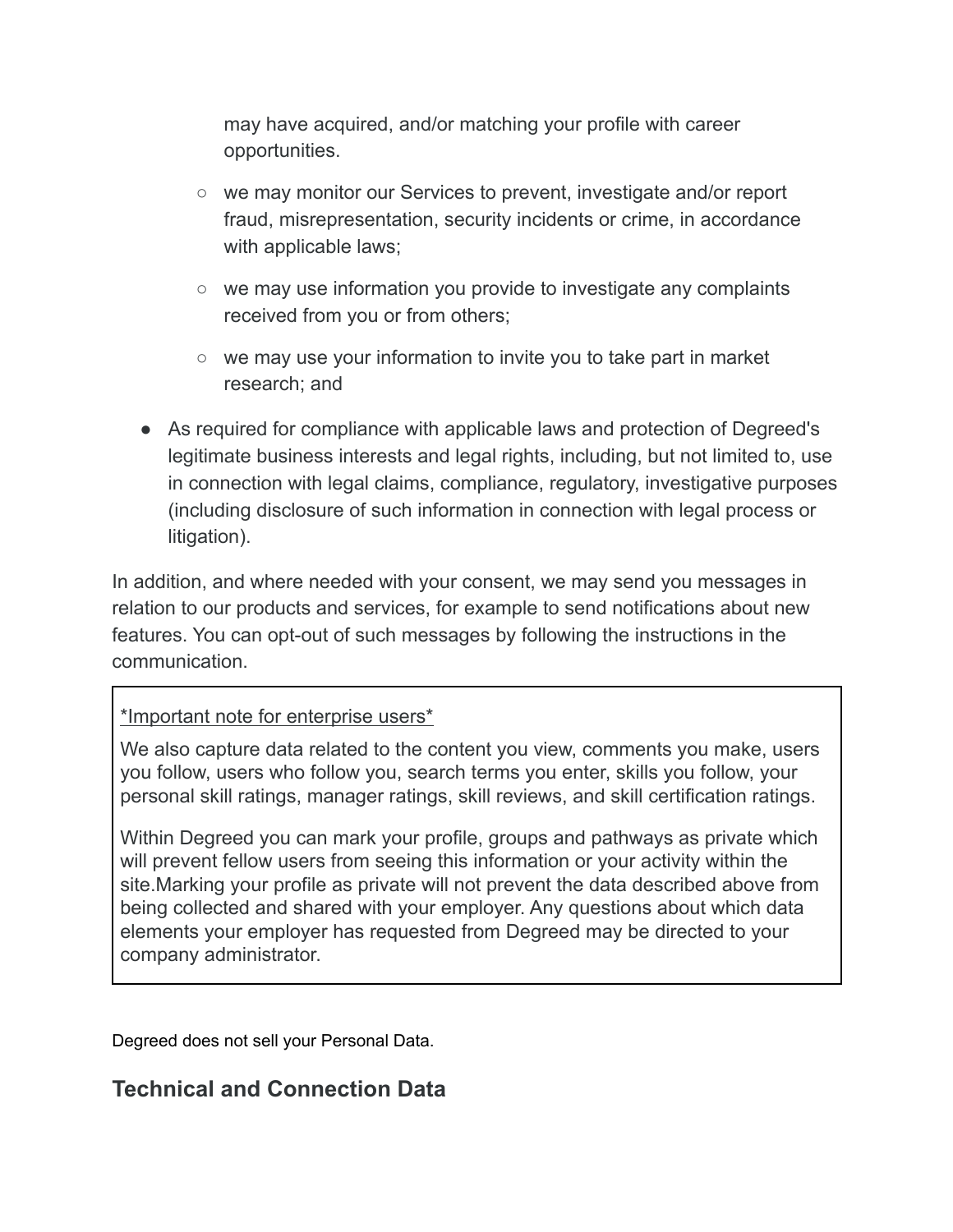Where possible, the Degreed servers automatically recognize each User's Internet Protocol address. Based on your IP, Degreed might be able to infer your Geo-location data: for example, your locale, zip code, and general geolocation information (based on your IP address). Also, aggregate information about Degreed Users is routinely gathered for purposes of identifying the use of [Degreed.com,](https://degreed.com/) including information such as what pages are being visited most, what domains our visitors are coming from (e.g. google.com), when our servers are busiest, and what websites are referring users to us and aggregated data for purposes of analysis, gathering employment statistical information and for learning and training. This information helps us to improve our services and to evaluate our marketing efforts. We only use such data anonymously and aggregately. This information may be shared with third parties\*, but only in the aggregate. Degreed owns all rights in and to this anonymous and aggregated data.

#### \*Important note for enterprise users\*

Your aggregate information is not shared with third parties. Degreed does not use your Personal Data for any purpose other than as necessary to provide the services to you and your employer.

### <span id="page-5-0"></span>**Sharing Information with Third Parties and International Transfer**

If necessary for the purposes set out in this Privacy Policy we can share your information with other Degreed entities or third-party service providers, for example email and hosting providers, payment processing providers, customer management providers and marketing providers. Such third-party service providers will process your information on behalf of Degreed and for the purposes listed above. When we share your data with these parties, we make sure appropriate safeguards are taken to protect your information.

#### \*Important note for enterprise users\*

If you are using a Degreed account as an employee of a Degreed customer, you are considered an enterprise user. As such, provisions in this section related to data sharing and data transfer are superseded by written agreements between Degreed and your employer. **Under no circumstances does Degreed use your**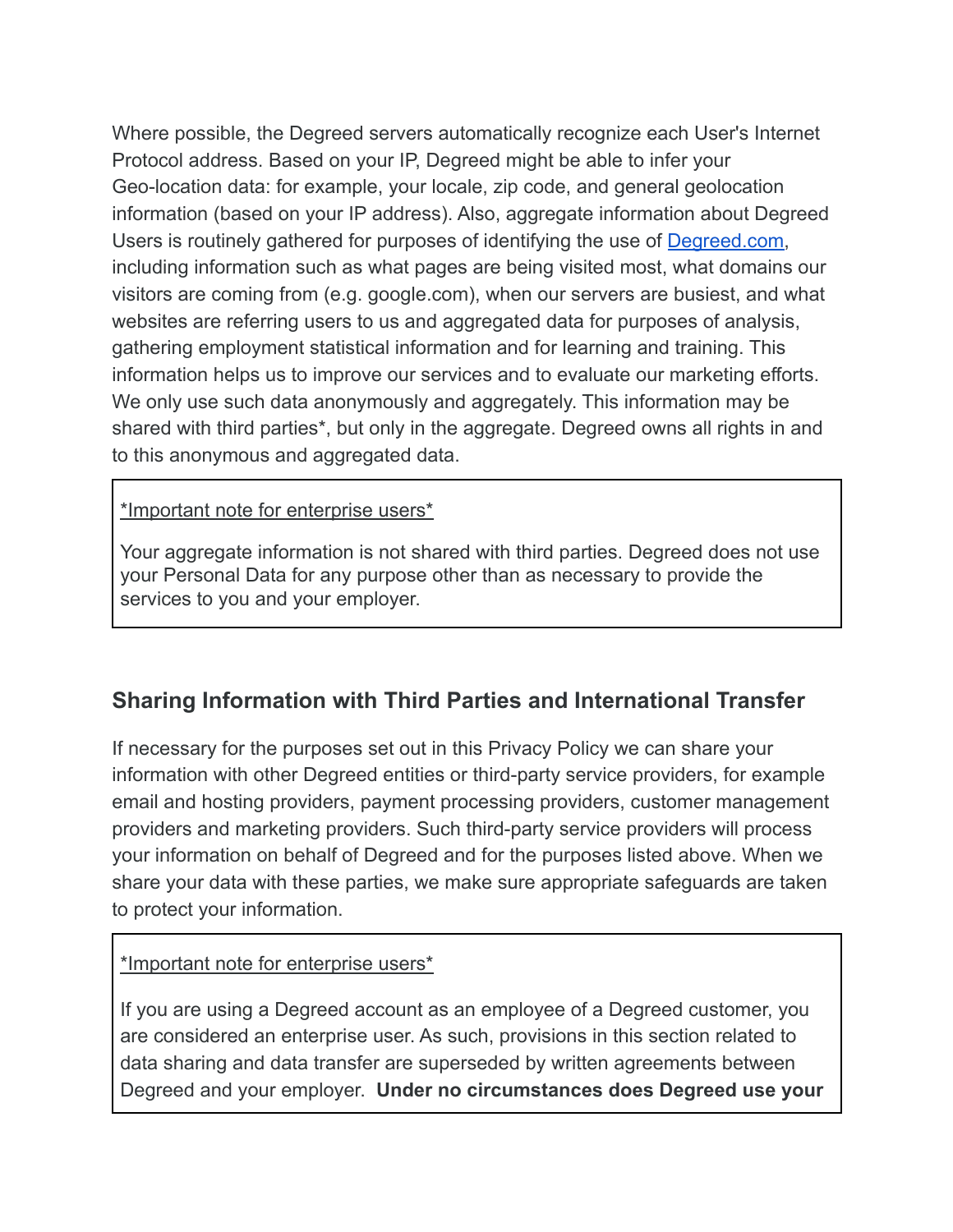**Personal Data for any purpose other than as necessary to provide the services to you and your employer.** Any questions about the provisions contained in the written agreements between Degreed and your employer may be directed to your company administrator. Further, Degreed does not act as the Data Controller for any Personal Data in relation to enterprise users. The terms "Personal Data" and "Data Controller" as used herein have the meanings given in the Regulation (EU) 2016/679 or also known as General Data Protection Regulation .

As we are a global company headquartered in the United States, we handle data transfers to and from countries with differing levels of protection requirements for Personal Data. We have taken various measures to ensure adequate protection of such transfers. These safeguards include:

- Applying the EU [Commission](https://ec.europa.eu/info/law/law-topic/data-protection/data-transfers-outside-eu/model-contracts-transfer-personal-data-third-countries_en) approved standard contractual clauses or [UK](https://ico.org.uk/for-organisations/guide-to-data-protection/guide-to-the-general-data-protection-regulation-gdpr/international-transfers-after-uk-exit/sccs-after-transition-period/) approved standard [contractual](https://ico.org.uk/for-organisations/guide-to-data-protection/guide-to-the-general-data-protection-regulation-gdpr/international-transfers-after-uk-exit/sccs-after-transition-period/) clauses.
- Adhering to the **Binding [Corporate](https://ec.europa.eu/info/law/law-topic/data-protection/data-transfers-outside-eu/binding-corporate-rules_en) Rules** some of our providers have in place

If you would like to learn more about these safeguards, our contact details are listed near the end of this document.

While Degreed continues to be certified under Privacy Shield, Degreed does not rely on the Privacy Shield mechanism to transfer data between the United States and the EU or Switzerland.

We reserve the right to transfer your Personal Data to a buyer or other transferee in the event of a merger, divestiture, restructuring, reorganization, dissolution, sale, or other transfer of some or all of our assets. Should such a sale, merger, or transfer occur, we will use reasonable efforts to direct the transferee to use your Personal Data in a manner that is consistent with our Privacy Policy.

We may also share your data with other third parties, such as governmental authorities or law enforcement officials, if we are required by law to do so or if this is for the protection of our legitimate interests and/or legal rights.

# <span id="page-6-0"></span>**Rights of Access, Deletion and Other Rights**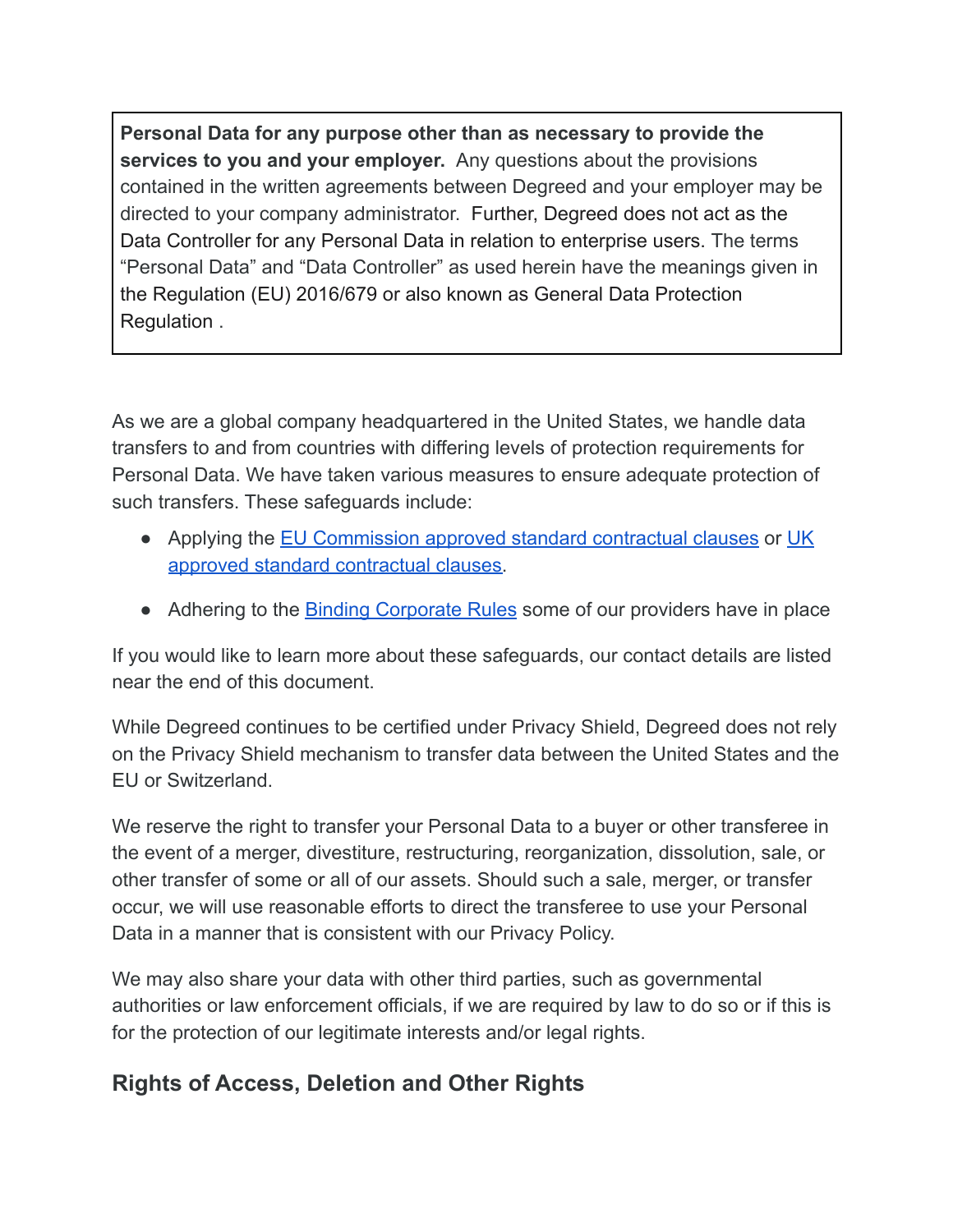We provide you with access to your information through your Degreed Profile where you can access, update, amend or correct inaccuracies on information provided in your Degreed Profile. From each Degreed account you may also opt out of receiving newsletters and certain other correspondence from Degreed. If you wish to delete your Degreed Profile you can do so in the Personal section of their Profile Settings. Once you have arrived at the Profile Settings page you can select "Delete Profile" and select "yes" to confirm that you would like to delete your account.

In addition to the above, you are entitled to reach out to us via the contact details below and ask us for an overview or copy of your Personal Data, to correct or delete certain data or restrict processing of your data. In some cases you may object to the processing of your information, and where we have asked you for your consent to process Personal Data, you can withdraw your consent at any time.

California Civil Code Section § 1798.83 permits users of our Services who are California residents to request certain information regarding our disclosure of Personal Data to third parties for their direct marketing purposes. To make such a request, please send an email to [support@degreed.com](mailto:info@degreed.com) or write us at: 4305 Hacienda Drive, Suite 300, Pleasanton, CA 94588

Please note that the rights described above are not absolute, and that your request cannot always be met entirely. For example, sometimes we cannot delete or restrict the processing of your information as we may have legal obligations or contractual obligations to keep certain information.

#### \*Important note for enterprise users\*

If you are an enterprise user, the process to delete your individual account must flow through your employer (the data controller). Any requests concerning data subject rights will be resolved in cooperation with your employer.

## <span id="page-7-0"></span>**How Long We Retain Your Data**

Where you have a Degreed Profile, we will keep your information for the duration of your use of our Services and, to the extent permitted, after the end of that relationship for as long as necessary to perform the purposes set out in this notice.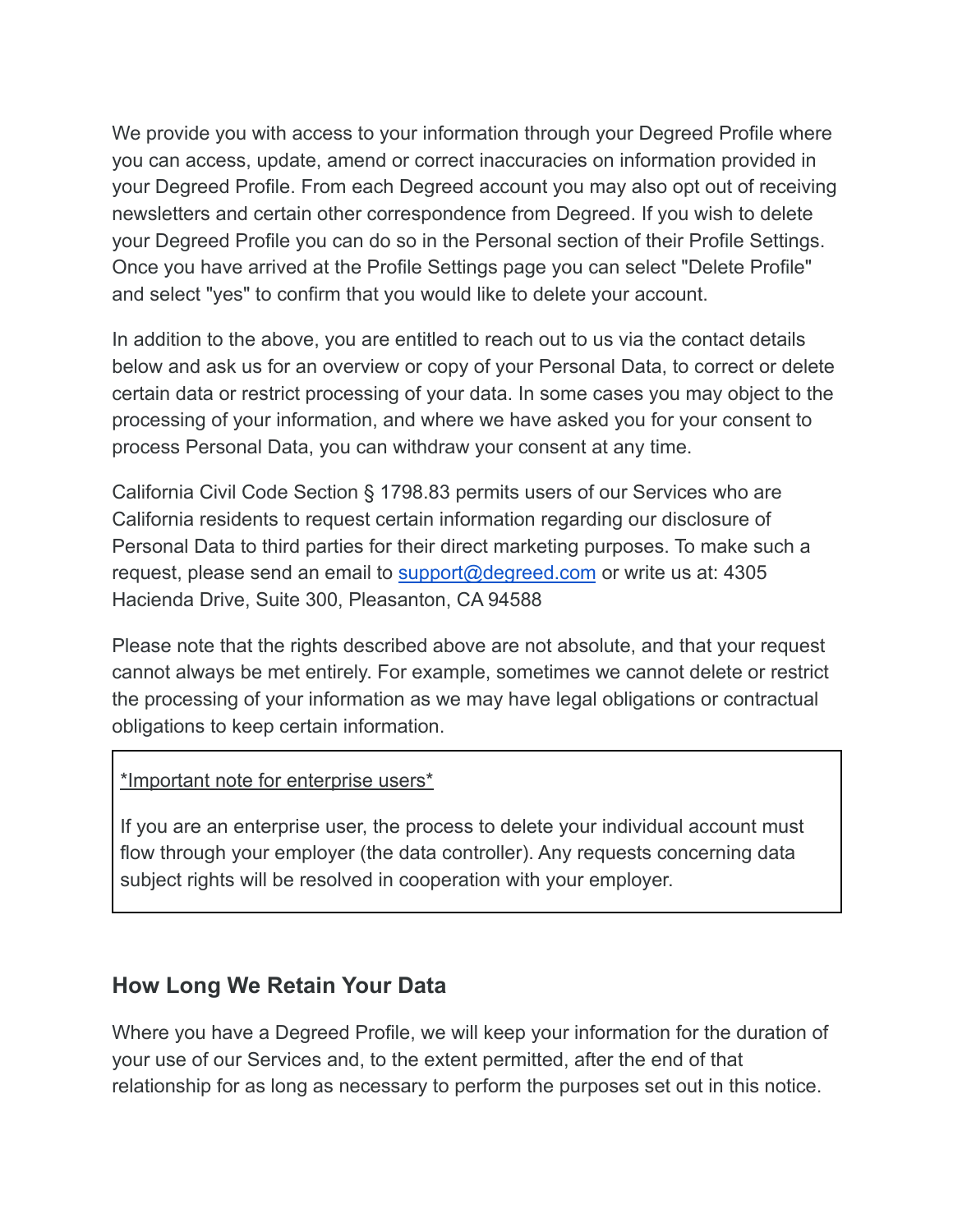Laws may require us to hold certain information for specific periods. In other cases, we may retain data for an appropriate period after any relationship with you ends to protect ourselves from legal claims or to conduct our business.

<span id="page-8-0"></span>\*Important note for enterprise users\*

## **Transition from enterprise user to individual user**

Upon separation from your employer, your user account is converted into an "individual consumer" account. Proprietary information related to your employer is removed, but points achieved, skills accomplished, public users followed and public content completed will remain with your account.

To access and utilize your individual consumer account you must provide a secondary email (one for personal use) to your profile. This can be accomplished while you are still an enterprise user with your employer.

If you do not add a secondary email, the account will exist for up to 90 days during which you can still reclaim it by contacting [support@degreed.com](mailto:info@degreed.com). If no action is taken within the 90 day period, the account is deleted.

# <span id="page-8-1"></span>**Children Under 13 Years of Age**

Degreed does not intend to collect information from children under the age of 13 or knowingly allow those individuals to create profiles. All Degreed Profiles stored are for Users ages 13 or older and those seeking higher education who state their age to be 13 years or older. If we learn we have collected or received Personal Data from a child under the age of 13, we will delete that information. If you believe we might have any information from or about a child under the age of 13, please contact us at [support@degreed.com.](mailto:info@degreed.com)

## <span id="page-8-2"></span>**Degreed's use of Cookies and Similar Technologies**

Like most websites, Degreed uses cookies and other similar technologies, such as local storage, to provide a better user experience. These cookies are safe and secure and do not contain sensitive information. For more information, please see our [Cookie](https://degreed.com/cookies) Notice.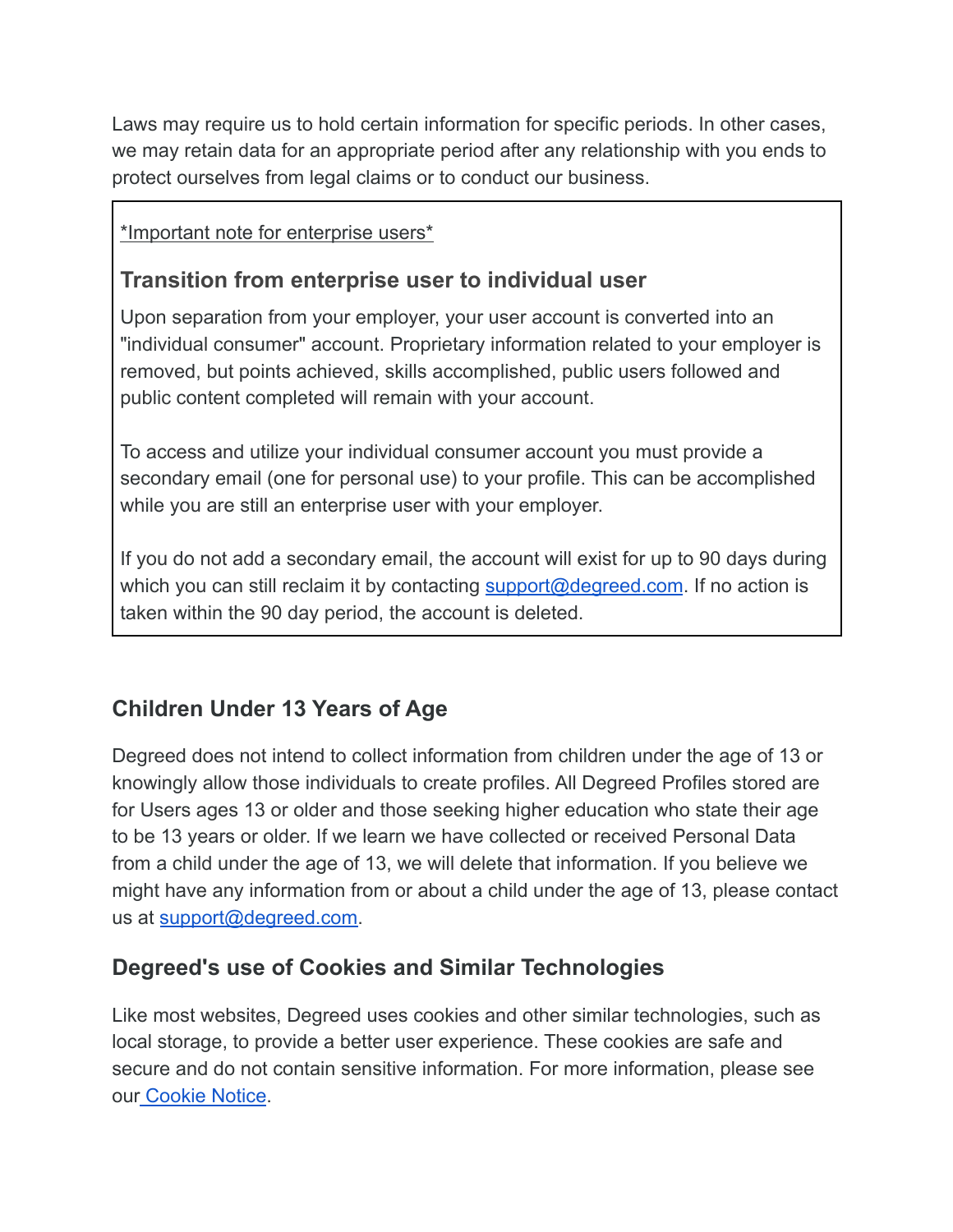# <span id="page-9-0"></span>**Information Protection and Security**

When you submit information to Degreed we do our utmost to ensure that information is protected against loss, misuse, alteration, destruction or unauthorized access. Degreed uses standard encryption tools such as SSL (Secure Socket Layer) to help protect Personal Data and to keep information collected secure. The privacy policies of linked sites may differ from those of Degreed. Degreed is not responsible for any loss or misuse of your username and password.

# <span id="page-9-1"></span>**Privacy Shield**

While Degreed continues to be certified under Privacy Shield, Degreed does not rely on the Privacy Shield mechanism to transfer data between the United States and the EU or Switzerland. To learn more about the Privacy Shield program, and to view our certification, please visit <https://www.privacyshield.gov/>.

Degreed is responsible for the processing of personal data it receives under the Privacy Shield Frameworks and subsequently transfers to a third party acting as an agent on its behalf. Degreed complies with the Privacy Shield Principles for all onward transfers of personal data from the EU, the UK and Switzerland, including the onward transfer liability provisions.

With respect to personal data received or transferred pursuant to the Privacy Shield Frameworks, Degreed is subject to the regulatory enforcement powers of the U.S. Federal Trade Commission. Degreed will not use User personal Degreed Profile information except as described above, or as otherwise provided by law. In certain situations Degreed may be required to disclose personal data in response to lawful requests by public authorities, including requests to meet national security or law enforcement requirements. We disclose information if requested to do so by a governmental entity, or if we believe in good faith that such action is necessary to: (a) conform to legal requirements or comply with legal process; (b) protect our rights or property of our affiliated companies; (c) prevent a crime or protect national security; or (d) protect the personal safety of users or the public.

We provide Users with 24-hour access to their Degreed Profile after input by the applicable User. Users may also wish to amend or correct inaccuracies on information provided in the Degreed Profile. If a User wishes to correct such inaccuracies or make any other changes, that User's Degreed Profile can be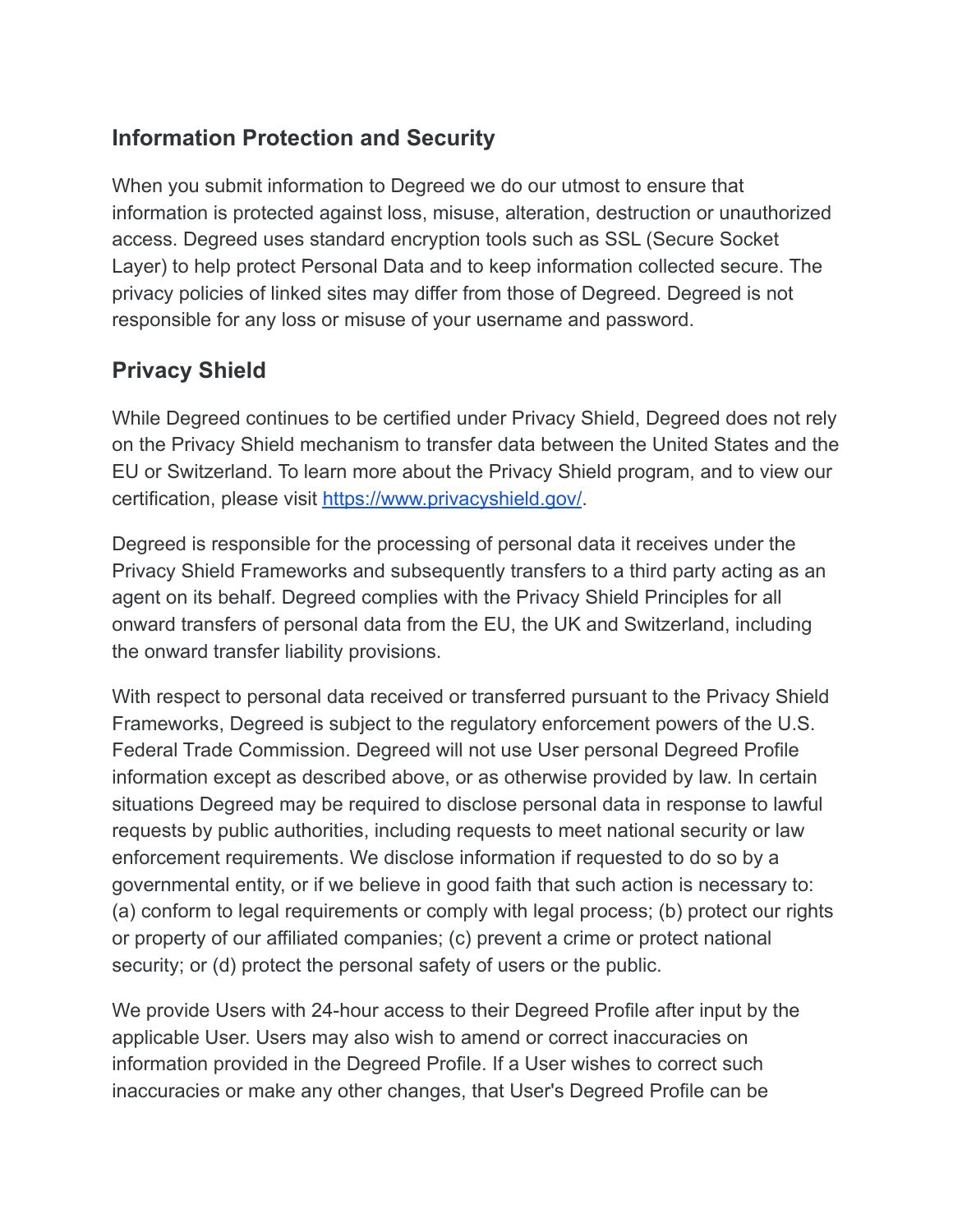accessed through our password protected access facility at [https://degreed.com.](https://degreed.com/) Any information gathered is to the best of our knowledge collected lawfully and fairly through [Degreed.com.](https://degreed.com/) All information is assumed accurate and up to date and only information which is adequate and not excessive to our purpose for collection is retained. Users may review, correct, update or change their Degreed Profile and the information therein at any time. From each Degreed account, Users may also opt out of receiving newsletters and certain other correspondence from Degreed. If a User wishes to delete his or her Degreed Profile, that User can do so in the Personal section of their Profile Settings. Once the User has arrived at the Profile Settings page the User can select "Delete Profile" and select "yes" to confirm that the User would like to delete his or her account. If a User is connected to an enterprise account, the User should direct any requests to the learning contact at their company.

In compliance with the EU-US and Swiss-US Privacy Shield Principles, Degreed commits to resolve complaints about your privacy and our collection or use of your Personal Data. European Union or Swiss individuals with inquiries or complaints regarding this Privacy Statement should first contact Degreed Support at:

Degreed 4305 Hacienda Drive Suite 300 Pleasanton, CA 94588

1-800-311-7061

#### [support@degreed.com](mailto:info@degreed.com)

Degreed has further committed to refer unresolved privacy complaints under the Privacy Shield Principles to an independent dispute resolution mechanism, JAMS Privacy Shield Dispute Resolution. If you do not receive timely acknowledgment of your complaint, or if your complaint is not satisfactorily addressed, please visit <https://www.jamsadr.com/eu-us-privacy-shield> for more information and to file a complaint.

Finally, as a last resort and under limited circumstances, EU and Swiss individuals with residual privacy complaints in relation to adherence to these Privacy Shield Principles may invoke a binding arbitration option before the Privacy Shield Panel.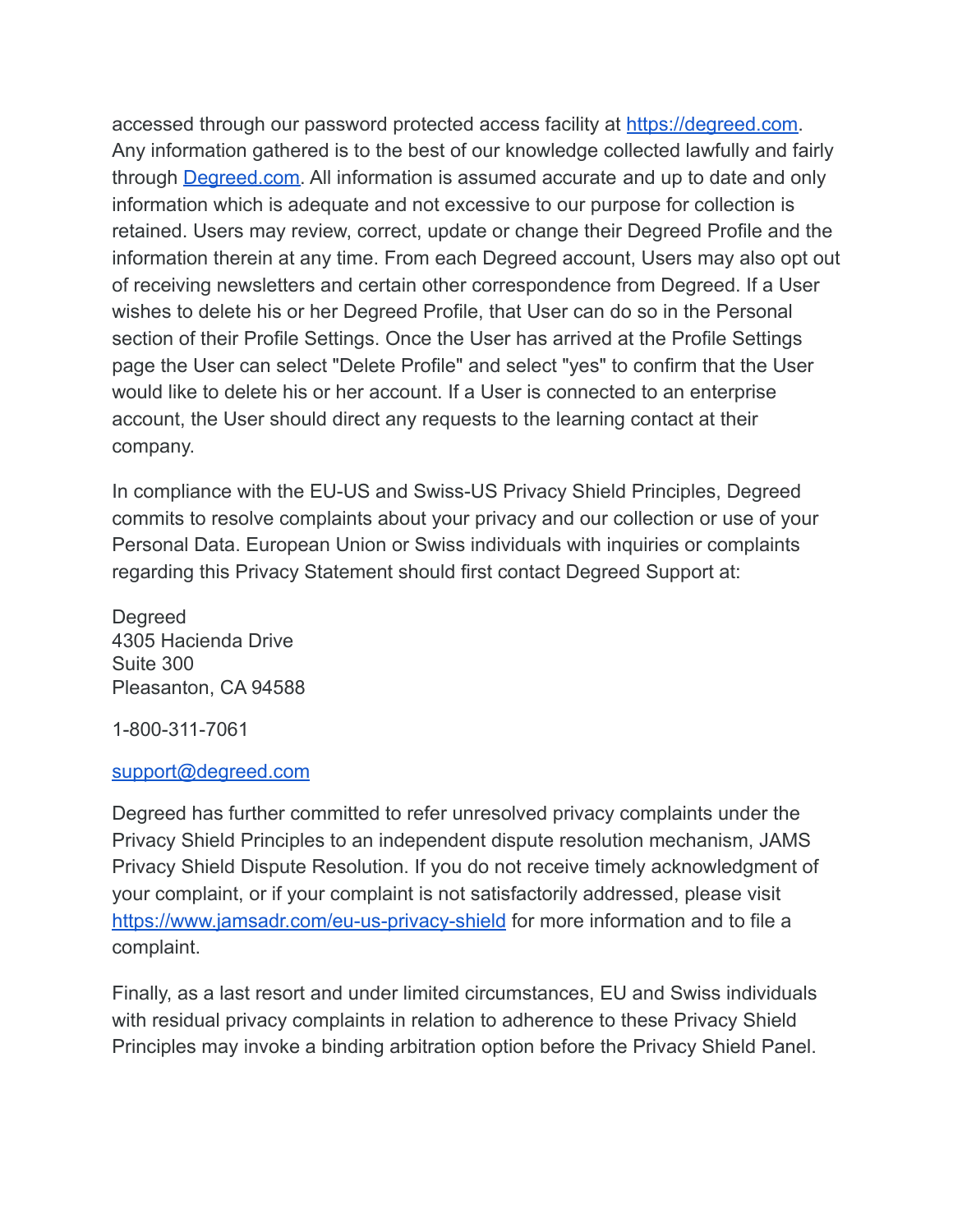## <span id="page-11-0"></span>**Consent and Revisions to this Privacy Policy**

We may revise this Privacy Policy from time to time as we add new features or as laws change that may affect our Site or Services. If we make material changes to this Privacy Policy, we will let you know in an appropriate manner and we will post a new version number at the beginning of this Privacy Policy, consisting of the date (year and month) the Privacy Policy was last revised, so that you will be able to tell when the Privacy Policy was last changed.

### <span id="page-11-1"></span>**Contact Details**

If you have any questions about this Privacy Policy or any questions, complaints or claims, please contact us at:

Email: [support@degreed.com](mailto:info@degreed.com)

Address: 4305 Hacienda Drive

Suite 300

Pleasanton, CA 94588

Phone: 1-800-311-7061

You can contact Degreed's Data Protection Officer, Victor Neamt, at [privacy@degreed.com](mailto:privacy@degreed.com)

Degreed's EU legal representative (art. 27 GDPR): Degreed B.V., 3e Binnenvestgracht 23-R, 2312 NR Leiden, Netherlands

Degreed's UK legal representative (art. 27 UK GDPR): Degreed Limited, 55 Baker Street, London, England, W1U 7EU, UKWe always enjoy hearing from you and appreciate your business. Should you nonetheless have unresolved concerns, you have the right to lodge a complaint with your local data protection authority.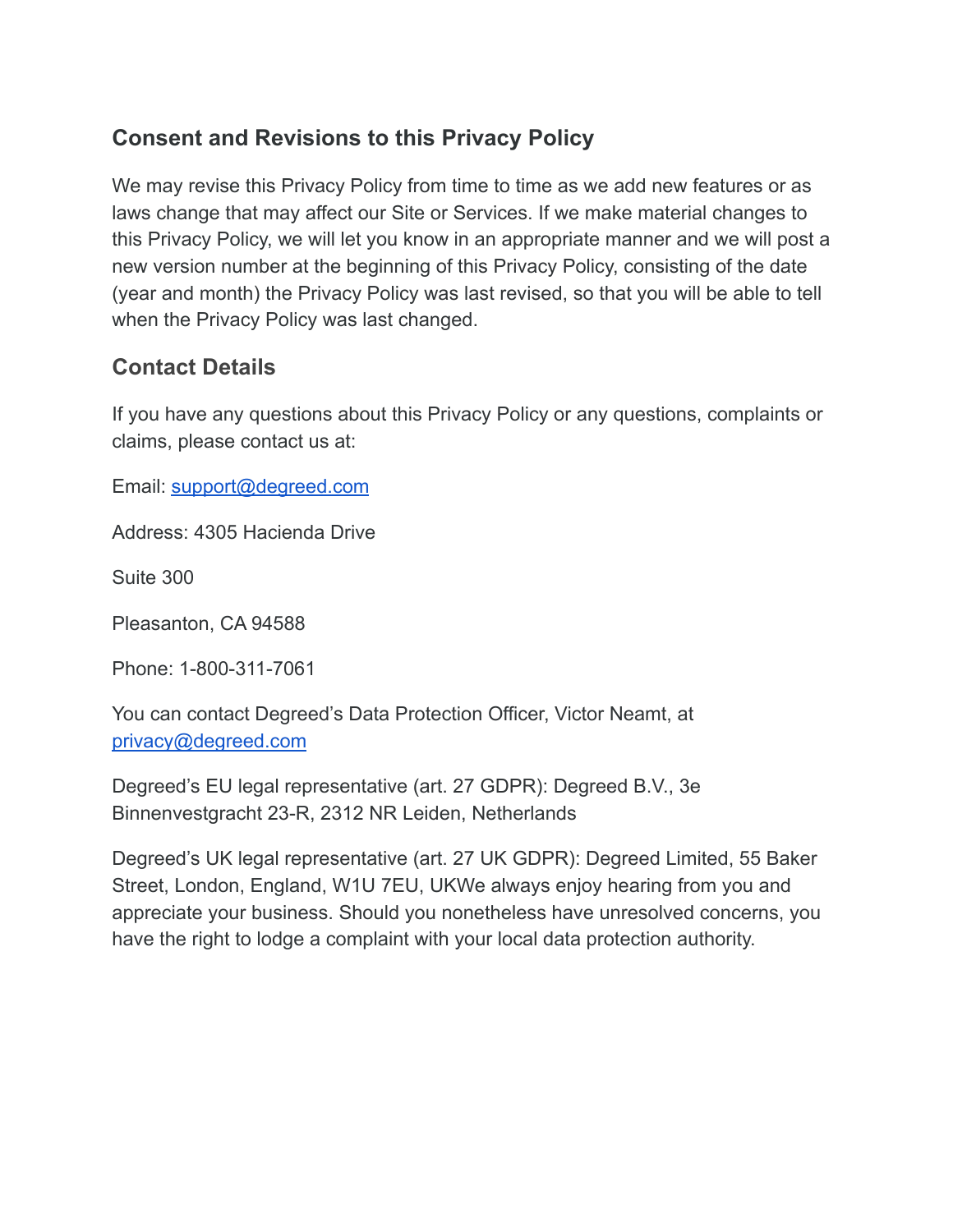# ABOUT THIS DOCUMENT

| <b>Version</b> | <b>Date</b> | <b>Reviewer</b>              | <b>Approver</b>       | <b>Notes</b>                                                                                                                                                                                                                                                                                                                                                                                                                                                                                                                        |
|----------------|-------------|------------------------------|-----------------------|-------------------------------------------------------------------------------------------------------------------------------------------------------------------------------------------------------------------------------------------------------------------------------------------------------------------------------------------------------------------------------------------------------------------------------------------------------------------------------------------------------------------------------------|
| 1.0            | 08/01/15    | Eric Sharp                   | Eric Sharp            | Initial document creation<br>$\bullet$                                                                                                                                                                                                                                                                                                                                                                                                                                                                                              |
| 2.0            | 03/06/18    | Dionne Porter                | Eric Sharp            | Completed annual review<br>$\bullet$<br>Updated to include Privacy<br>$\bullet$<br>Shield requirements                                                                                                                                                                                                                                                                                                                                                                                                                              |
| 3.0            | 05/25/18    | Dionne Porter                | Eric Sharp            | Updated to reflect GDPR<br>$\bullet$<br>compliance                                                                                                                                                                                                                                                                                                                                                                                                                                                                                  |
| 4.0            | 01/17/19    | Dionne Porter<br>Shane Sharp | <b>Branden Hoopes</b> | Completed annual review<br>$\bullet$<br>Updated to reflect Privacy<br>$\bullet$<br>Shield changes<br>Edits to international transfer<br>language                                                                                                                                                                                                                                                                                                                                                                                    |
| 5.0            | 10/28/19    | Dionne Porter                | <b>Branden Hoopes</b> | Updated to reflect new HQ<br>$\bullet$<br>address                                                                                                                                                                                                                                                                                                                                                                                                                                                                                   |
| 6.0            | 11/11/19    | Dionne Porter                | <b>Branden Hoopes</b> | Added "disclaimer" to<br>$\bullet$<br>"Sharing" section to<br>distinguish how enterprise<br>client users are handled<br>differently<br>Updated additional office<br>reference                                                                                                                                                                                                                                                                                                                                                       |
| 7.0            | 7/21/20     | Shane Sharp                  | <b>Branden Hoopes</b> | Provided a clear delineation in<br>$\bullet$<br>how data is handled for users<br>who access Degreed through<br>their employer vs an individual<br>who signs up for Degreed on<br>their own with a personal email<br>Explained how employers can<br>request data regarding what<br>their employees are learning,<br>searching, or commenting,<br>even if that data is marked<br>"private"<br>Added boxes highlighting the<br>changes in the updated policy<br>so users can easily see where<br>the new information has been<br>added |
| 7.1            | 10/29/21    | <b>Victor Neamt</b>          | <b>Branden Hoopes</b> | Changed references to<br>$\bullet$<br>"personal information" to<br>"personal data"<br>Clarified location data usage<br>Updated contact details                                                                                                                                                                                                                                                                                                                                                                                      |